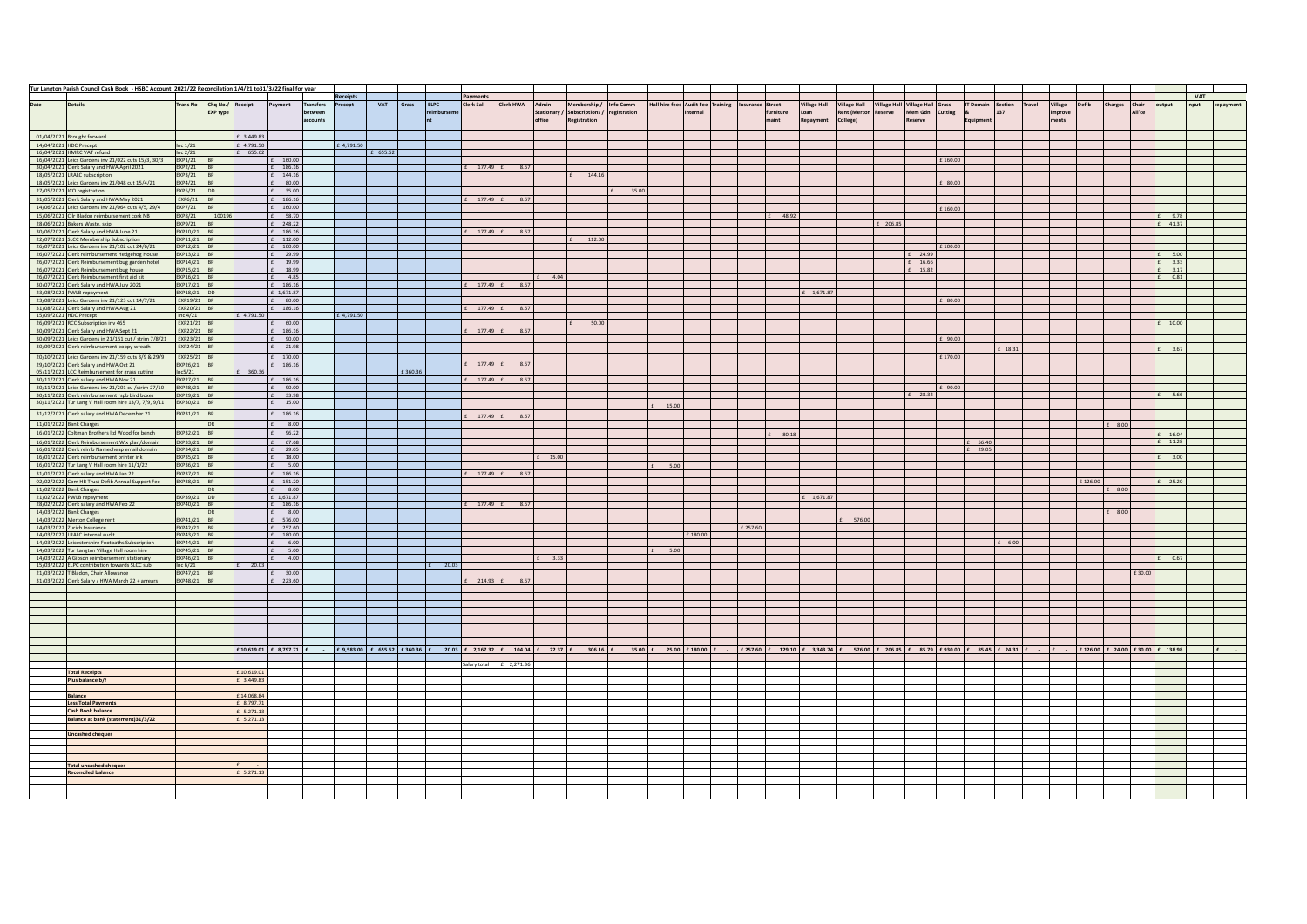|             | <b>Tur Langton Parish Council</b>               |                                |                                      |                                      |                |
|-------------|-------------------------------------------------|--------------------------------|--------------------------------------|--------------------------------------|----------------|
|             | Market Harborough BS Account 2021/22 to 31/3/22 |                                |                                      |                                      |                |
|             |                                                 |                                |                                      |                                      |                |
| <b>Date</b> | <b>Details</b>                                  | <b>Receipt</b>                 | Payment                              | <b>Transfers between</b><br>accounts | <b>Balance</b> |
|             | 01/04/2021 Brought forward                      | $\pmb{\mathsf{f}}$<br>2,781.69 |                                      |                                      |                |
|             | 30/06/2021 Interest (inc 3/21)                  | £<br>7.12                      |                                      |                                      |                |
|             |                                                 |                                |                                      |                                      |                |
|             |                                                 |                                |                                      |                                      |                |
|             |                                                 |                                |                                      |                                      |                |
|             |                                                 |                                |                                      |                                      |                |
|             |                                                 |                                |                                      |                                      |                |
|             |                                                 |                                |                                      |                                      |                |
|             |                                                 |                                |                                      |                                      |                |
|             | <b>Totals</b>                                   | 7.12<br>$\pmb{\mathsf{f}}$     | $\pmb{\mathsf{f}}$<br>$\blacksquare$ | <b>Total Receipts</b>                | 7.12<br>£      |
|             |                                                 |                                |                                      | Plus balance b/f                     | 2,781.69<br>£  |
|             |                                                 |                                |                                      | Less total t/out                     | £              |
|             |                                                 |                                |                                      | Less total payments                  |                |
|             |                                                 |                                |                                      | Balance                              | 2,788.81<br>£  |
|             | 08/07/2021 Balance in book                      |                                |                                      |                                      | £2,788.81      |
|             |                                                 |                                |                                      |                                      |                |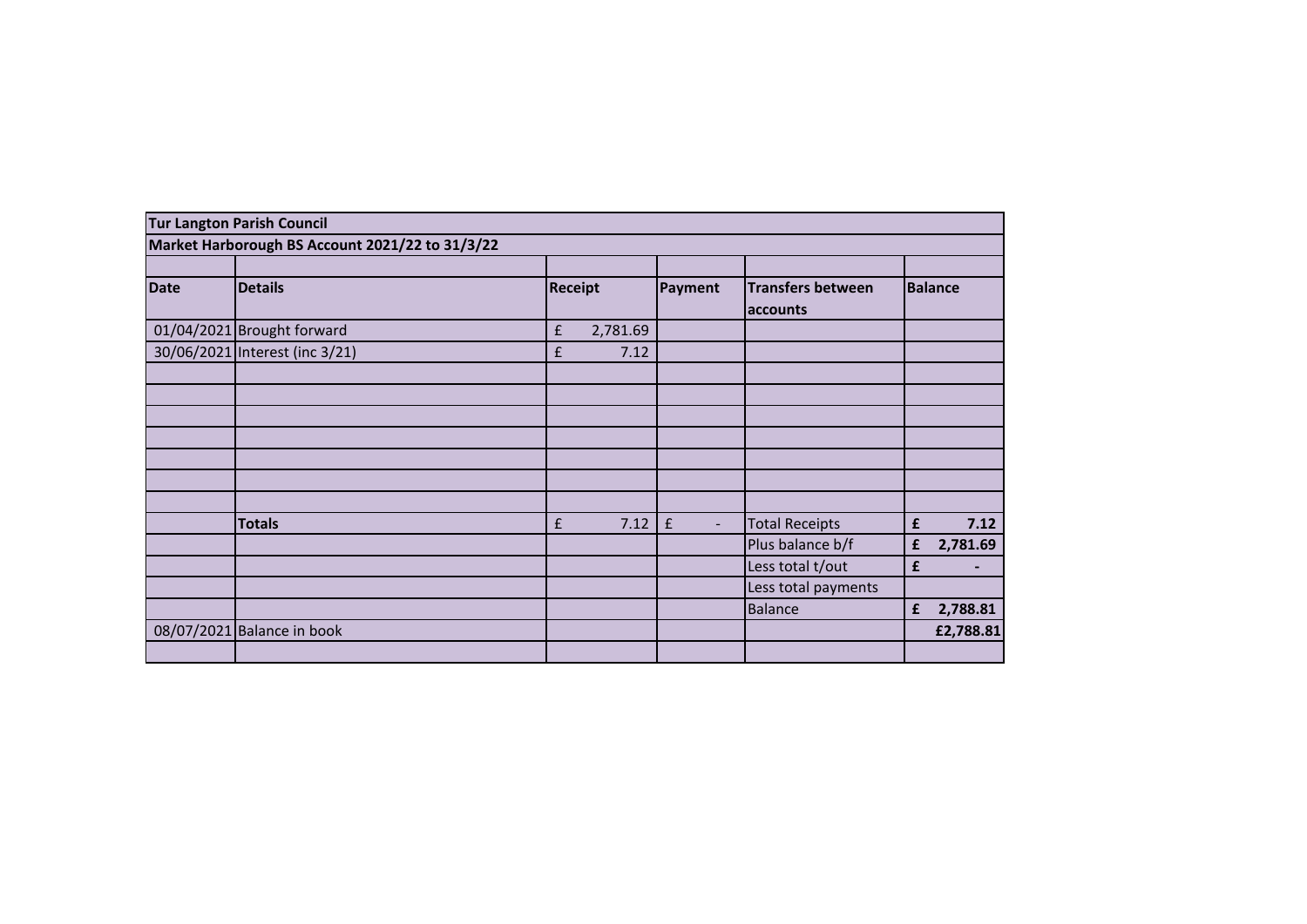## **Tur Langton Parish Council - Accounts 2021/22**

**Summary of all accounts and reconcilation to 31/3/22 final for year**

| 31/03/2022            |             |          | <b>Receipts to 31/03/2022</b>   |
|-----------------------|-------------|----------|---------------------------------|
|                       |             |          |                                 |
| <b>HSBC</b>           | $f_{\rm L}$ | 5,271.13 | <b>MHBS Savings account</b>     |
|                       |             |          | <b>HSBC</b>                     |
| <b>MHBS Savings</b>   | £           | 2,788.81 | <b>Total Receipts to 31/3/2</b> |
|                       |             |          |                                 |
| <b>Balance</b>        | £           | 8,059.94 | <b>Total Payments to 31/3/</b>  |
|                       |             |          |                                 |
| Carry Forward         | £           | 8,059.94 | <b>MHBS Saving account</b>      |
|                       |             |          | <b>HSBC</b>                     |
|                       |             |          |                                 |
|                       |             |          |                                 |
| <b>HSBC Statement</b> |             |          |                                 |
| 31/3/22               | £           | 5,271.13 |                                 |
|                       |             |          | <b>Total Payments to 31/3/</b>  |
| Unpresented           | £           |          |                                 |
|                       |             |          |                                 |
| <b>Balance</b>        | £           | 5,271.13 |                                 |

|                       |               |                                  |               | ש ווטוומווטוווסטא וווסט      |
|-----------------------|---------------|----------------------------------|---------------|------------------------------|
| 31/03/2022            |               | <b>Receipts to 31/03/2022</b>    |               |                              |
|                       |               |                                  |               | <b>Balance per statemen</b>  |
| <b>HSBC</b>           | 5,271.13<br>£ | <b>MHBS Savings account</b>      | 7.12<br>£     |                              |
|                       |               | <b>HSBC</b>                      | £ 10,619.01   | <b>Savings Account</b>       |
| <b>MHBS Savings</b>   | 2,788.81<br>f | <b>Total Receipts to 31/3/22</b> | £10,626.13    | <b>HSBC</b>                  |
|                       |               |                                  |               |                              |
| <b>Balance</b>        | 8,059.94<br>£ | <b>Total Payments to 31/3/22</b> |               | <b>Total</b>                 |
|                       |               |                                  |               |                              |
| Carry Forward         | 8,059.94<br>f | <b>MHBS Saving account</b>       | £             | <b>Unpresented cheques</b>   |
|                       |               | <b>HSBC</b>                      | 8,797.71<br>£ |                              |
|                       |               |                                  |               |                              |
|                       |               |                                  |               |                              |
| <b>HSBC Statement</b> |               |                                  |               |                              |
| 31/3/22               | 5,271.13<br>£ |                                  |               |                              |
|                       |               | <b>Total Payments to 31/3/22</b> | 8,797.71<br>£ |                              |
| Unpresented           | £             |                                  |               | <b>Total unpresented che</b> |
|                       |               |                                  |               | Net balance at 31/3/2        |
| <b>Balance</b>        | 5,271.13<br>£ |                                  |               |                              |
|                       |               |                                  |               |                              |

|                       |              |                                  |             | <b>Bank Reconciliation to 31/3/22</b>           |              |            |
|-----------------------|--------------|----------------------------------|-------------|-------------------------------------------------|--------------|------------|
| 31/03/2022            |              | <b>Receipts to 31/03/2022</b>    |             |                                                 |              |            |
|                       |              |                                  |             | Balance per statements as at 31/3/22            |              |            |
| <b>HSBC</b>           | £ $5,271.13$ | <b>MHBS Savings account</b>      | 7.12<br>£   |                                                 |              |            |
|                       |              | <b>HSBC</b>                      | £ 10,619.01 | <b>Savings Account</b>                          | £ 2,788.81   |            |
| <b>MHBS Savings</b>   | £ 2,788.81   | <b>Total Receipts to 31/3/22</b> | £ 10,626.13 | <b>HSBC</b>                                     | $f$ 5,271.13 |            |
|                       |              |                                  |             |                                                 |              |            |
| <b>Balance</b>        | £ 8,059.94   | <b>Total Payments to 31/3/22</b> |             | <b>Total</b>                                    |              | £ 8,059.94 |
|                       |              |                                  |             |                                                 |              |            |
| Carry Forward         | £ 8,059.94   | <b>MHBS Saving account</b>       | £           | <b>Unpresented cheques</b>                      |              |            |
|                       |              | <b>HSBC</b>                      | £ 8,797.71  |                                                 |              |            |
|                       |              |                                  |             |                                                 |              |            |
|                       |              |                                  |             |                                                 |              |            |
| <b>HSBC Statement</b> |              |                                  |             |                                                 |              |            |
| 31/3/22               | £ 5,271.13   |                                  |             |                                                 |              |            |
|                       |              | <b>Total Payments to 31/3/22</b> | £ 8,797.71  |                                                 |              |            |
| Unpresented           | £            |                                  |             | <b>Total unpresented cheques</b>                | £            |            |
|                       |              |                                  |             | Net balance at 31/3/22                          |              | £ 8,059.94 |
| <b>Balance</b>        | £ $5,271.13$ |                                  |             |                                                 |              |            |
|                       |              |                                  |             |                                                 |              |            |
|                       |              |                                  |             | The net balances reconciled to the receipts and |              |            |
|                       |              |                                  |             | payments account to 31/3/22 as follows          |              |            |
|                       |              |                                  |             | <b>Opening Balance</b>                          | £ 6,231.52   |            |
|                       |              |                                  |             | Add receipts to 31/3/22                         | £10,626.13   |            |
|                       |              |                                  |             | Less payments to 31/3/22                        | £ 8,797.71   |            |
|                       |              |                                  |             | Closing balance (equals net balance above)      | £ 8,059.94   |            |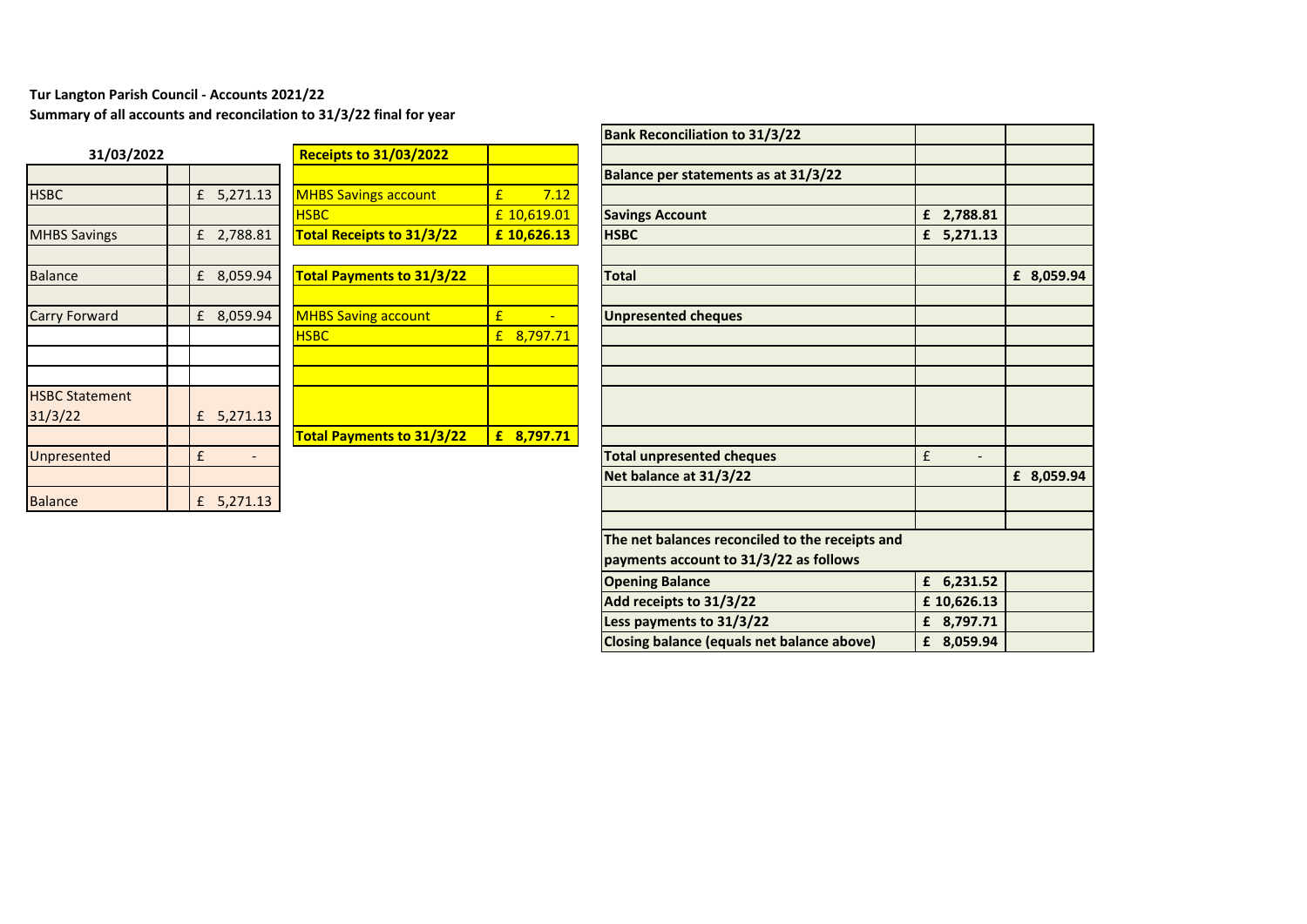|                          | <b>BUDGET</b>           |                    | <b>ACTUAL TO</b> | VAT Refund   Under / Over   APRIL |                    |                |             | <b>MAY</b> |          | <b>JUNE</b> |       | JULY |          | <b>AUG</b>                                                        | <b>SEPT</b> |       | OCT |        | <b>NOV</b> |       | <b>DEC</b>                 | <b>JAN</b> |                          | <b>FEB</b> |            | <b>MARCH</b> |          |  |
|--------------------------|-------------------------|--------------------|------------------|-----------------------------------|--------------------|----------------|-------------|------------|----------|-------------|-------|------|----------|-------------------------------------------------------------------|-------------|-------|-----|--------|------------|-------|----------------------------|------------|--------------------------|------------|------------|--------------|----------|--|
|                          |                         |                    | <b>DATE</b>      |                                   |                    | spend          |             |            |          |             |       |      |          |                                                                   |             |       |     |        |            |       |                            |            |                          |            |            |              |          |  |
|                          |                         |                    |                  |                                   |                    |                |             |            |          |             |       |      |          |                                                                   |             |       |     |        |            |       |                            |            |                          |            |            |              |          |  |
| As precepted             |                         |                    |                  |                                   |                    |                |             |            |          |             |       |      |          |                                                                   |             |       |     |        |            |       |                            |            |                          |            |            |              |          |  |
| Payments                 |                         |                    |                  |                                   |                    |                |             |            |          |             |       |      |          |                                                                   |             |       |     |        |            |       |                            |            |                          |            |            |              |          |  |
|                          |                         |                    |                  |                                   |                    |                |             |            |          |             |       |      |          |                                                                   |             |       |     |        |            |       |                            |            |                          |            |            |              |          |  |
| Clerk's Salary (inc      | £ 2,288.00 $E$ 2,271.36 |                    |                  |                                   | £                  | 16.64          | £           |            |          |             |       |      |          | 186.16 $f$ 186.16 $f$ 186.16 $f$ 186.16 $f$ 186.16 $f$ 186.16 $f$ |             |       |     |        |            |       | 186.16 f 186.16 f 186.16 f |            | 186.16 f 186.16 f 223.60 |            |            |              |          |  |
| HWA & PAYE)              |                         |                    |                  |                                   |                    |                |             |            |          |             |       |      |          |                                                                   |             |       |     |        |            |       |                            |            |                          |            |            |              |          |  |
|                          |                         |                    |                  |                                   |                    |                |             |            |          |             |       |      |          |                                                                   |             |       |     |        |            |       |                            |            |                          |            |            |              |          |  |
| Stationery / office      | £<br>31.00              | $\mathbf{f}$       | 22.37            |                                   | £                  | 8.63           |             |            |          |             |       | £    | 4.04     |                                                                   |             |       |     |        |            |       |                            | £          | 15.00                    |            |            | £            | 3.33     |  |
| Memberships<br>Subscrips | £<br>300.00             | £                  | 306.16           |                                   | -£                 | 6.16           |             |            | £ 144.16 |             |       |      | £ 112.00 |                                                                   | £           | 50.00 |     |        |            |       |                            |            |                          |            |            |              |          |  |
| Registration ICO         | £                       | $35.00 \text{ }$ £ | 35.00            |                                   | $\mathbf f$        | $\overline{a}$ |             |            | £ 35.00  |             |       |      |          |                                                                   |             |       |     |        |            |       |                            |            |                          |            |            |              |          |  |
| Hall hire for            | 100.00<br>£             | $\mathbf{f}$       | 25.00            |                                   | £                  | 75.00          |             |            |          |             |       |      |          |                                                                   |             |       |     |        | £          | 15.00 |                            | £          | 5.00                     |            |            | £            | 5.00     |  |
| meetings                 |                         |                    |                  |                                   |                    |                |             |            |          |             |       |      |          |                                                                   |             |       |     |        |            |       |                            |            |                          |            |            |              |          |  |
|                          |                         | $\mathbf{f}$       |                  |                                   | £                  | $\sim$         |             |            |          |             |       |      |          |                                                                   |             |       |     |        |            |       |                            |            |                          |            |            |              |          |  |
| Audit Internal           | 190.00<br>£             | f                  | 180.00           |                                   | $\pmb{\mathsf{f}}$ | 10.00          |             |            |          |             |       |      |          |                                                                   |             |       |     |        |            |       |                            |            |                          |            |            |              | £ 180.00 |  |
| Training                 | £<br>50.00              | £                  | $\sim$           |                                   | £                  | 50.00          |             |            |          |             |       |      |          |                                                                   |             |       |     |        |            |       |                            |            |                          |            |            |              |          |  |
| Insurance renewal        | £<br>300.00             | £                  | 257.60           |                                   | £                  | 42.40          |             |            |          |             |       |      |          |                                                                   |             |       |     |        |            |       |                            |            |                          |            |            |              | £ 257.60 |  |
| Section 137              | £<br>29.00              | £                  | 24.31            |                                   | £                  | 4.69           |             |            |          |             |       |      |          |                                                                   | £           | 18.31 |     |        |            |       |                            |            |                          |            |            | £            | 6.00     |  |
| Donations (other)        |                         | £                  | $\sim$           |                                   | $\pmb{\mathsf{f}}$ | $\sim$         |             |            |          |             |       |      |          |                                                                   |             |       |     |        |            |       |                            |            |                          |            |            |              |          |  |
| Village Hall (rent,      | £<br>576.00             | f                  | 576.00           |                                   | £                  | $\sim$         |             |            |          |             |       |      |          |                                                                   |             |       |     |        |            |       |                            |            |                          |            |            |              | £ 576.00 |  |
| Loan repayment           | £ 3,343.74              |                    | £ 3,343.74       |                                   | £                  |                |             |            |          |             |       |      |          | £1,671.87                                                         |             |       |     |        |            |       |                            |            |                          |            | £ 1,671.87 |              |          |  |
| <b>Grass Cutting</b>     | 1,210.00<br>£           | f                  | 930.00           |                                   | £                  | 280.00         | 160.00<br>£ | l £        | 80.00    | $£$ 160.00  |       | f    | 100.00   | £<br>80.00                                                        | E           | 90.00 | f   | 170.00 | £          | 90.00 |                            |            |                          |            |            |              |          |  |
| Village signs            | 270.00<br>£             |                    |                  |                                   | £                  | 270.00         |             |            |          |             |       |      |          |                                                                   |             |       |     |        |            |       |                            |            |                          |            |            |              |          |  |
| Maintenance SF           | 360.00<br>£             | f                  | 129.10           |                                   | £                  | 230.90         |             |            |          | £           | 48.92 |      |          |                                                                   |             |       |     |        |            |       |                            | £          | 80.18                    |            |            |              |          |  |
| IT Equipment +<br>Domain | 500.00<br>£             | f                  | 85.45            |                                   | £                  | 414.55         |             |            |          |             |       |      |          |                                                                   |             |       |     |        |            |       |                            | £          | 85.45                    |            |            |              |          |  |
| Election expenses        | £<br>285.00             | f                  | $\sim$           |                                   | £                  | 285.00         |             |            |          |             |       |      |          |                                                                   |             |       |     |        |            |       |                            |            |                          |            |            |              |          |  |
| Chairman's<br>Allowance  | £                       | $30.00$ $E$        | 30.00            |                                   | £                  | $\overline{a}$ |             |            |          |             |       |      |          |                                                                   |             |       |     |        |            |       |                            |            |                          |            |            | £            | 30.00    |  |
|                          |                         | £                  | $\sim$           |                                   | £                  | $\sim$         |             |            |          |             |       |      |          |                                                                   |             |       |     |        |            |       |                            |            |                          |            |            |              |          |  |
| Travel                   | £<br>40.00              | f                  | $\sim$           |                                   | $\pmb{\mathsf{f}}$ | 40.00          |             |            |          |             |       |      |          |                                                                   |             |       |     |        |            |       |                            |            |                          |            |            |              |          |  |
| Defibrillator            | £<br>300.00             | $\mathbf{f}$       | 126.00           |                                   | £                  | 174.00         |             |            |          |             |       |      |          |                                                                   |             |       |     |        |            |       |                            |            |                          | £          | 126.00     |              |          |  |
| VAT                      | 140.00<br>£             | f                  | 138.98           |                                   | £                  | 1.02           |             |            |          | £           | 51.15 | £    | 12.31    |                                                                   | £           | 13.67 |     |        | £          | 5.66  |                            | £          | 30.32                    | £          | 25.20      | l £          | 0.67     |  |
| Charges                  | 24.00<br>£              | $\mathbf{f}$       | 24.00            |                                   | £                  | $\sim$         |             |            |          |             |       |      |          |                                                                   |             |       |     |        |            |       |                            | £          | 8.00                     | £          | 8.00       | l £          | 8.00     |  |
| <b>TOTAL</b>             | £ 10,401.74             |                    | £ 8,505.07       |                                   |                    |                |             |            |          |             |       |      |          |                                                                   |             |       |     |        |            |       |                            |            |                          |            |            |              |          |  |
| <b>From Reserves</b>     |                         |                    |                  |                                   |                    |                |             |            |          |             |       |      |          |                                                                   |             |       |     |        |            |       |                            |            |                          |            |            |              |          |  |
| Village Hall             | 1,031.00<br>f           | $\mathbf{f}$       | 206.85           |                                   | £                  | 824.15         |             |            |          | £ 206.85    |       |      |          |                                                                   |             |       |     |        |            |       |                            |            |                          |            |            |              |          |  |
| Mem Garden               | 478.16<br>f             | $\mathbf{f}$       | 85.79            |                                   | £                  | 392.37         |             |            |          |             |       | £    | 57.47    |                                                                   |             |       |     |        | £          | 28.32 |                            |            |                          |            |            |              |          |  |
|                          |                         |                    |                  |                                   |                    |                |             |            |          |             |       |      |          |                                                                   |             |       |     |        |            |       |                            |            |                          |            |            |              |          |  |
| Total<br>Expenditure     |                         |                    | £ 8,797.71       |                                   |                    |                |             |            |          |             |       |      |          |                                                                   |             |       |     |        |            |       |                            |            |                          |            |            |              |          |  |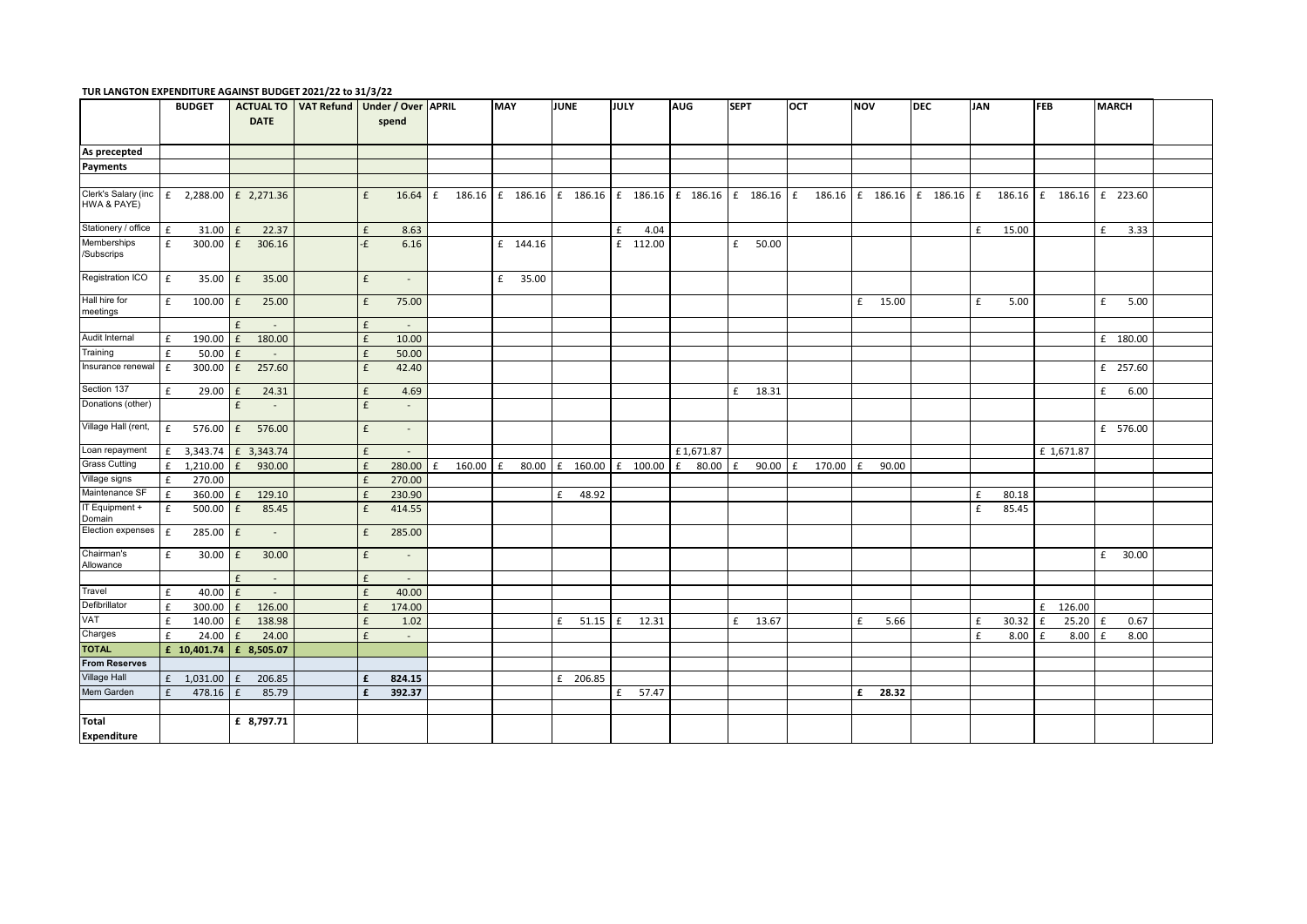|                    |                                           |   |               |              | <b>Account</b> |   |             |
|--------------------|-------------------------------------------|---|---------------|--------------|----------------|---|-------------|
| <b>Date</b>        | <b>Description</b>                        |   | <b>Amount</b> |              | <b>HSBC</b>    |   | <b>MHBS</b> |
| 14/04/2021 Inc1/21 | HDC Precept first installment             | £ | 4,791.50      | £            | 4,791.50       |   |             |
| 16/04/2021 Inc2/20 | <b>HMRC VAT Refund</b>                    | £ | 655.62        | £            | 655.62         |   |             |
| 30/06/2021 Inc3/20 | <b>MHBS</b> interest                      | £ | 7.12          |              |                | £ | 7.12        |
| 15/09/2021 Inc4/20 | HDC Precept second installment            | £ | 4,791.50      | f            | 4,791.50       |   |             |
| 05/11/2021 Inc5/21 | LCC grass cutting reimbursement           |   | 360.36        | £            | 360.36         |   |             |
| 15/03/2022 Inc6/21 | <b>ELPC contribution towards SLCC sub</b> | £ | 20.03         | $\mathbf{f}$ | 20.03          |   |             |
|                    |                                           |   |               |              |                |   |             |
|                    |                                           |   |               |              |                |   |             |
|                    |                                           |   |               |              |                |   |             |
|                    |                                           |   |               |              |                |   |             |
|                    |                                           |   |               |              |                |   |             |
|                    |                                           |   |               |              |                |   |             |
|                    |                                           | £ | 10,626.13     |              | £ 10,619.01    | f | 7.12        |
|                    | Total income for 2021/22                  | £ | 10,626.13     |              |                |   |             |

**Tur Langton Parish Council Income 2021/22**